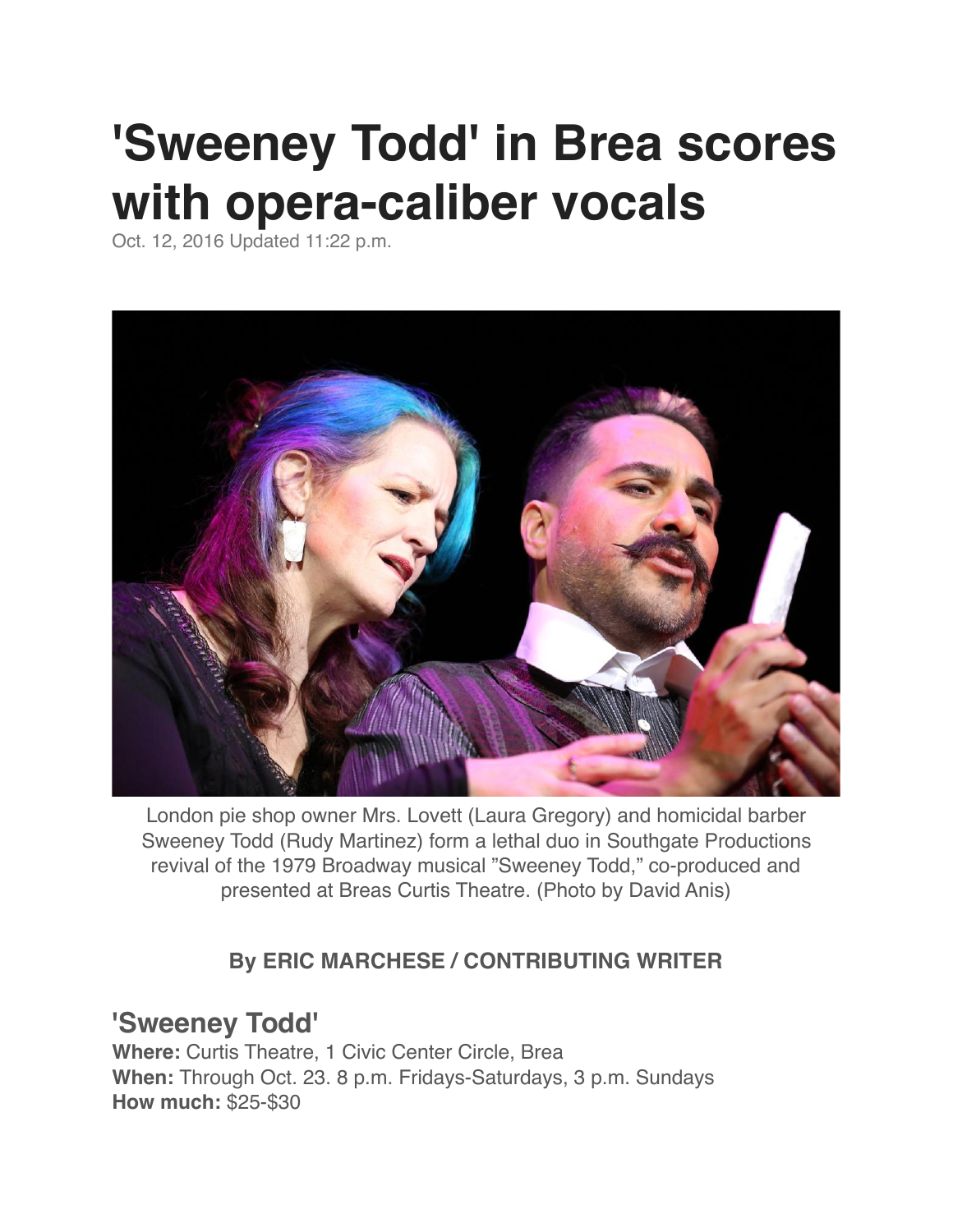**Length:** 2 hours, 35 minutes **Suitability:** Adults, teens and older kids (for language and content) **Phone:** 714-990-7722 **Online:** [curtistheatre.com](http://www.curtistheatre.com/) googleon: all

"Sweeney Todd" may be the closest thing we have to a grand opera suited to the Halloween season. With its ghoulish throat slashings and ghastly concept of using human flesh in meat pies, the hit 1979 Stephen Sondheim-Hugh Wheeler musical is ideal for this time of year

At Curtis Theatre, Southgate Productions' staging gives us something more: singing so strong and clear as to bolster the concept that the show about "The Demon Barber of Fleet Street" is much closer to opera than most other Broadway tuners.

Director Stephen John moves the action from 19th-century London to, the opening prologue tells us, "the not-too-distant past." What that period is, though, is open to interpretation. Smoky black-and-white projections of London during the blitz of World War II offer a clue, but Alexandra Johnson's finely tailored, basic black-grounded costumes have a classic look that could derive from just about any decade of the 20th century. John's allpurpose set design, meanwhile, defies being tied to any specific historical era.

In Rudy Martinez, we get a tightly wound Sweeney along with the unmistakeable bitterness and thirst for revenge of a man cruelly wronged and stripped of everything dear to him. The actor's most striking feature is his rich, deep baritone, making his every word, spoken or sung, something to relish and hang onto – so good, you won't miss the absence of a British accent.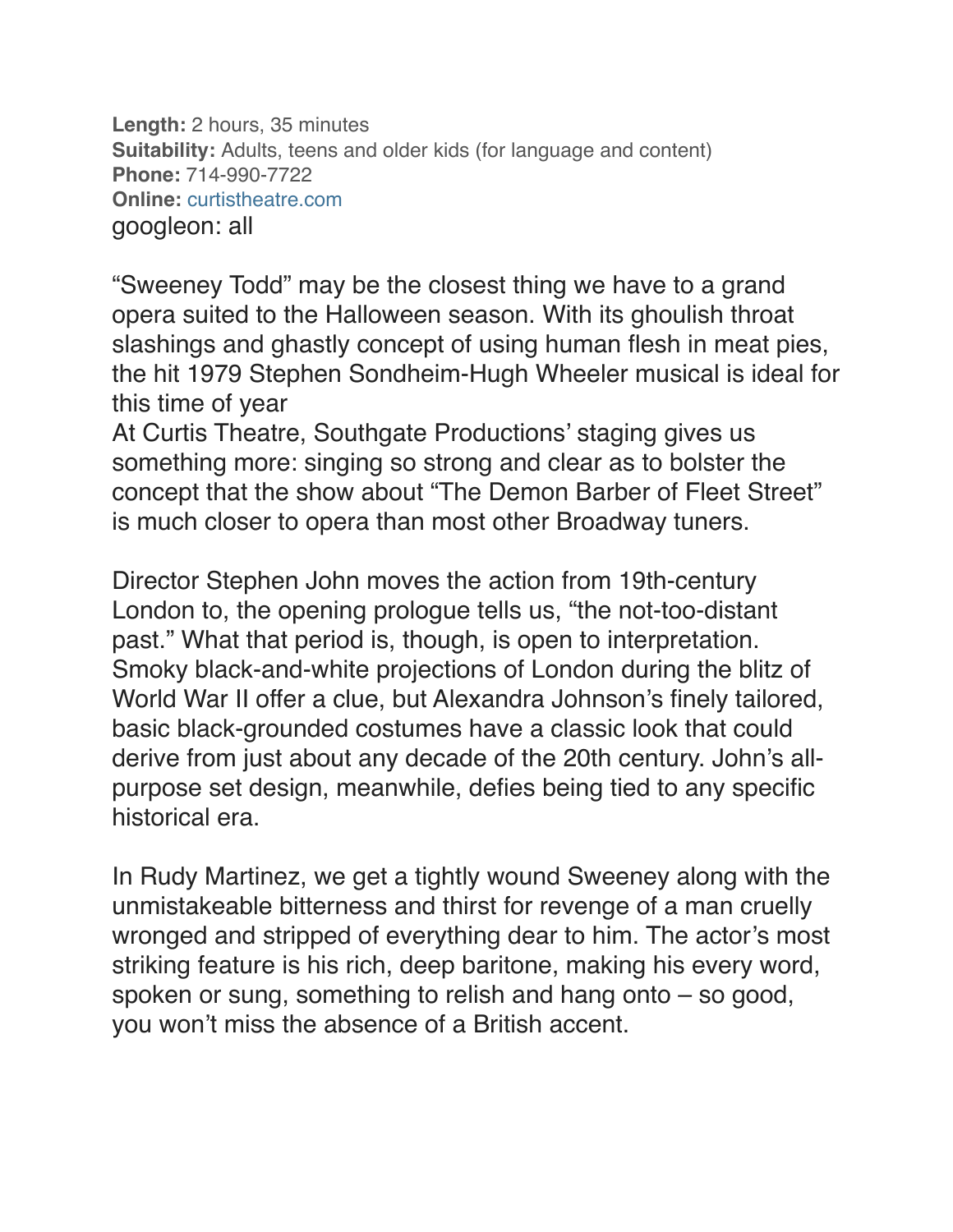John and Martinez paint Sweeney not as gloomy, but proud. While his manner is quiet and his determination to extract revenge upon the oily Judge Turpin (Phil Nieto) is restrained, Sweeney is at times believably ferocious.

Martinez is well matched by Laura Gregory, whose Mrs. Lovett is a slim, not unattractive widow versus the more typical, broadly comical older crone reading of the role. Her marked Cockney accent, which she retains even while singing, helps define the character's more comedic aspects, as does Gregory's graceful comic timing.

Gregory's Mrs. Lovett and Martinez's Sweeney have a ball with the wonderfully inventive, darkly comedic duet "A Little Priest," the musical highlight that closes Act One, taking huge delight in devising more ingenious puns.

Solid singing is the hallmark of this staging from its 10 principals to seven-person ensemble. In fact, this "Sweeney Todd" delivers some of the strongest vocals you're likely to hear at any theater this or any other year.

Physically imposing Nieto shows the pious, corrupt judge's selfimportance and his desperation to resist his lascivious urges toward his pretty young ward, Johanna (Carolyn Lupin), while fending off her chief suitor, Anthony Hope (Aaron Stevens). Stevens' pleasing tenor vocals support Anthony's innate decency, with Lupin projecting Johanna's idealism through lovely, bell-clear singing – and her fear of Turpin through Johanna's frantic demeanor.

Ricky Abilez conveys Tobias' youthful naïveté and solicitude toward Mrs. Lovett. David A. Blair serves up spot-on Italian and Irish accents as blackmailing barber Pirelli. Subservience to the